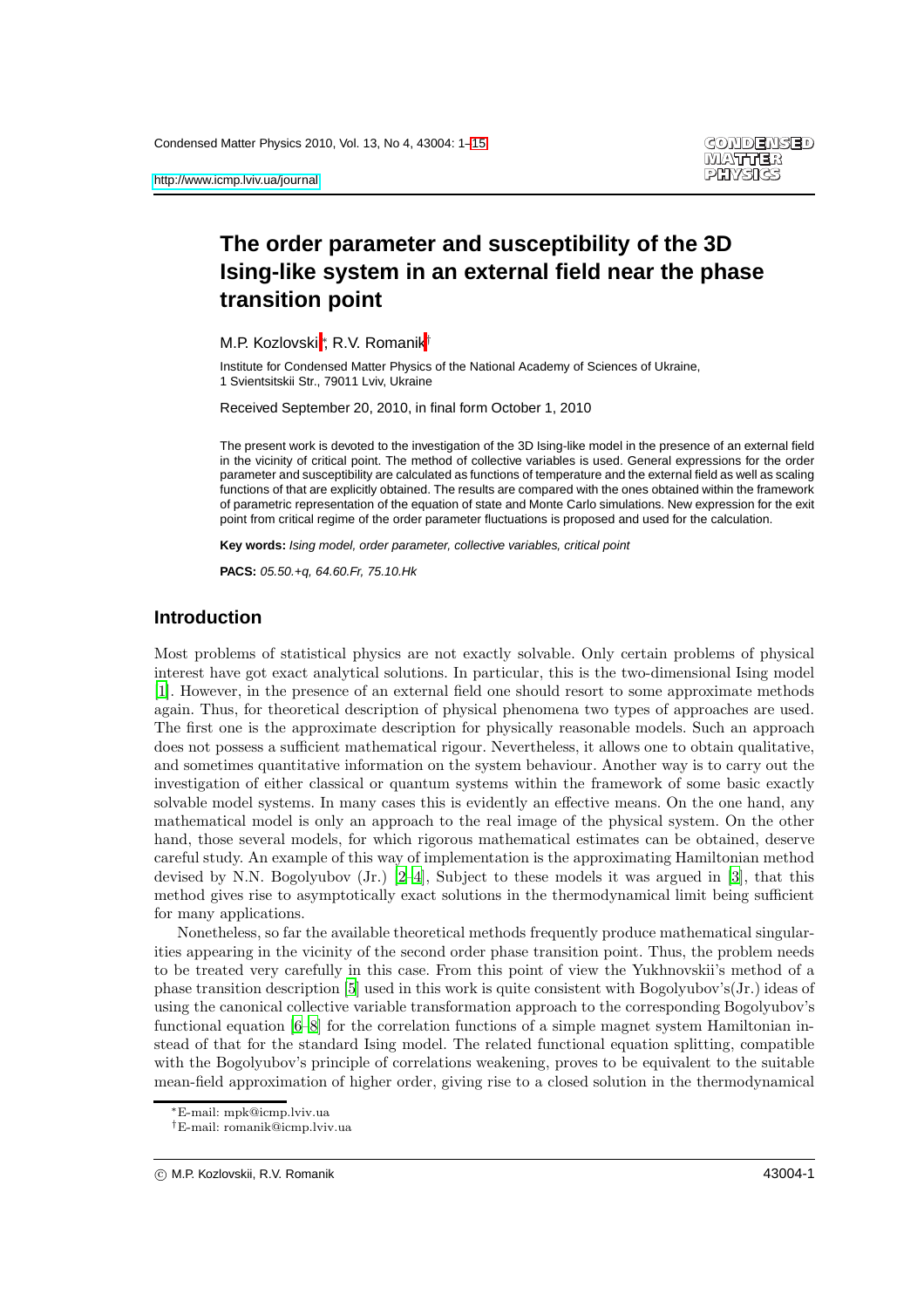limit. Thereby, the both methods enable one to obtain a complete solution of the problem (at least approximately) starting with specifying a Hamiltonian and finishing with calculating thermodynamic functions [\[9\]](#page-14-8). In the present paper, the study of physical characteristics is performed at near phase transition temperature  $T_c$  in the presence of external field.

### **1. The model**

The properties of spin systems are known to be very well described by the Ising model. The Hamiltonian of this model in the external field is written in the form

$$
H = -\frac{1}{2} \sum_{\mathbf{i}, \mathbf{j}} \Phi(r_{\mathbf{i}, \mathbf{j}}) \sigma_{\mathbf{i}} \sigma_{\mathbf{j}} - \mathcal{H} \sum_{\mathbf{i}} \sigma_{\mathbf{i}} \,. \tag{1.1}
$$

Here  $\Phi(r_{i,j})$  is a short-range interaction potential between spins located at the *i*-th and *j*-th sites of a simple cubic lattice with a lattice constant c. The spin variables  $\sigma_i$  take on two values  $\pm 1$ , and  $H$  is an external field.

The partition function of the three-dimensional (3D) Ising model can be expressed in terms of the collective variables (CV) [\[5](#page-14-5)]

<span id="page-1-0"></span>
$$
Z = \int \exp\left(\frac{1}{2} \sum_{\mathbf{k} \in \mathcal{B}} \beta \tilde{\Phi}(k) \rho_{\mathbf{k}} \rho_{-\mathbf{k}}\right) J_h(\rho) (d\rho)^N
$$
(1.2)

where  $J_h(\rho)$  is the transition Jacobian from the spin variables  $\sigma_i$  to the CV  $\rho_k$  and  $\beta = 1/k_BT$  is the inverse temperature. The summation in  $(1.2)$  is performed over the wave vectors **k** within the first Brillouin zone

$$
\mathcal{B} = \left\{ \mathbf{k} = (k_x, k_y, k_z) | k_i = -\frac{\pi}{c} + \frac{2\pi}{c} \frac{n_i}{N_i}; n_i = 1, 2, \dots, N_i; i = x, y, z \right\}
$$
(1.3)

that corresponds to the volume of periodicity

$$
\Lambda = \{ \mathbf{l} = (l_x, l_y, l_z) | l_i = cn_i; n_i = 1, 2, \dots, N_i; i = x, y, z \}
$$
\n(1.4)

and  $N = N_x N_y N_z$  is the total number of spins.

In the expression for the partition function  $(1.2)$  the Fourier transform of an interaction potential arises. In the case of exponentially decreasing potential

<span id="page-1-2"></span>
$$
\Phi(r_{\mathbf{i},\mathbf{j}}) = A \exp(-r_{\mathbf{i},\mathbf{j}}/b) \tag{1.5}
$$

its Fourier transform has the form

<span id="page-1-1"></span>
$$
\tilde{\Phi}_{G}(k) = \frac{\tilde{\Phi}(0)}{(1 + b^2 \mathbf{k}^2)^2}, \qquad \tilde{\Phi}(0) = 8\pi A (b/c)^3.
$$
\n(1.6)

Here b is the effective interaction range.

The long-wave (small values of the wave vector k) fluctuations of the spin moment are known to play a crucial role in the system behaviour near the critical point. Therefore, the explicit dependence of the Fourier transform of the interaction potential is used only for small values of the wave vector. For large k,  $\tilde{\Phi}(k)$  is assumed to be constant. In our investigation we will use the so-called parabolic approximation for  $\Phi_G(k)$  with "small" values of the wave vector **k** and an averaged estimation in the short-wave region

<span id="page-1-3"></span>
$$
\tilde{\Phi}(k) = \begin{cases}\n\Phi(0)(1 - 2b^2k^2), & \mathbf{k} \in \mathcal{B}_0, \\
\Phi_0 = \Phi(0)\bar{\Phi}, & \mathbf{k} \in \mathcal{B} \setminus \mathcal{B}_0.\n\end{cases}
$$
\n(1.7)

Here the quantity  $\Phi_0$  characterizes the part of the potential averaged with respect to large values of  $\mathbf{k} \in \mathcal{B}\setminus\mathcal{B}_0$  which are not essential for describing the critical behaviour. However, the value  $\Phi_0$  is essential in calculating non-universal quantities, for example, the critical temperature.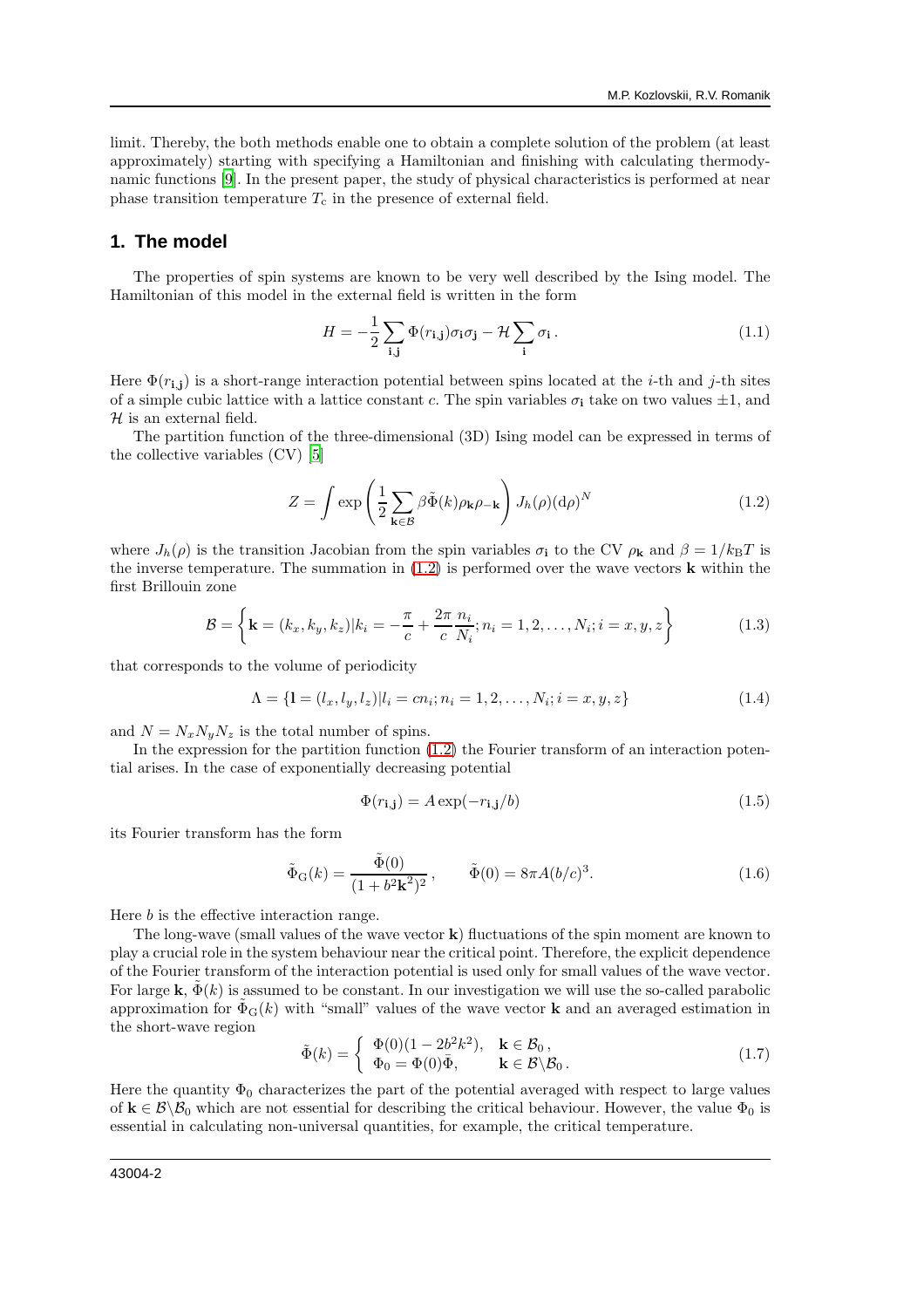

<span id="page-2-1"></span>**Figure 1.** A sketch for the Fourier transform  $(1.6)$  of the interaction potential  $(1.5)(curve 1)$ and its parabolic approximation [\(1.7\)](#page-1-3) (curve 2). The curve 3 corresponds to  $\Phi_0 = \Phi(0)\bar{\Phi}$  with  $\bar{\Phi}$  from  $(1.10)$ .

In such a way we replace  $(1.6)$  with the formula  $(1.7)$  where

$$
\mathcal{B}_0 = \left\{ \mathbf{k} = (k_x, k_y, k_z) | k_i = -\frac{\pi}{c_0} + \frac{2\pi}{c_0} \frac{n_i}{N_{0i}}; n_i = 1, 2, \dots, N_{0i}; i = x, y, z \right\}
$$
(1.8)

is the region of validity for the parabolic approximation. Equalities  $N_{0x}N_{0y}N_{0z} = N_0$  and  $N_0 =$  $Ns_0^{-d}$  ( $d=3$  is the space dimension) take place and  $s_0 \geq 1$ . The parameter  $s_0$  determines an effective block lattice with a lattice constant  $c_0 = cs_0$ . The parameter  $s_0$  itself is determined differently for different potentials provided that in the region of  $\mathbf{k} \in \mathcal{B} \setminus \mathcal{B}_0$  the dependence of the interaction potential on the wave vector should be the weakest. To find numerical value of  $s_0$  we impose the condition (see figure [1\)](#page-2-1)

<span id="page-2-2"></span>
$$
\Phi(B_0) = \Phi(0)\bar{\Phi}.\tag{1.9}
$$

Here  $B_0 = B/s_0$  with  $B = \pi/c$  being the boundary of Brillouin zone. The quantity  $\bar{\Phi}$  is presented in the form of two terms

<span id="page-2-0"></span>
$$
\bar{\Phi} = \langle \tilde{\Phi}_{\mathrm{G}}(k) \rangle_{\mathcal{B} \backslash \mathcal{B}_0} + \Phi_{\infty} \tag{1.10}
$$

where the first one  $\langle \tilde{\Phi}_{G}(k)\rangle_{\mathcal{B}\setminus\mathcal{B}_0}$  is the averaged value of  $\Phi(k)$  in the interval  $(B/s_0, B]$ 

$$
\langle \tilde{\Phi}_{G}(k) \rangle_{\mathcal{B} \setminus \mathcal{B}_{0}} = \int_{\mathcal{B} \setminus \mathcal{B}_{0}} \tilde{\Phi}_{G}(k) dk \Big/ \int_{\mathcal{B} \setminus \mathcal{B}_{0}} \Phi(0) d\mathbf{k}.
$$
 (1.11)

It results in

$$
\langle \tilde{\Phi}_{G}(k) \rangle_{\mathcal{B} \setminus \mathcal{B}_{0}} = \frac{3}{2\pi^{2}} \frac{s_{0}^{3}}{s_{0}^{3} - 1} \left(\frac{c}{b}\right)^{3} \left[\frac{b}{c} \left(\frac{s_{0}^{-1}}{1 + \left(\frac{\pi}{s_{0}}\right)^{2} \left(\frac{b}{c}\right)^{2}} - \frac{1}{1 + \pi^{2} \left(\frac{b}{c}\right)^{2}}\right) + \frac{1}{\pi} \arctan\left(\pi \frac{b}{c}\right) - \frac{1}{\pi} \arctan\left(\frac{\pi}{s_{0}} \frac{b}{c}\right)\right].
$$
\n(1.12)

43004-3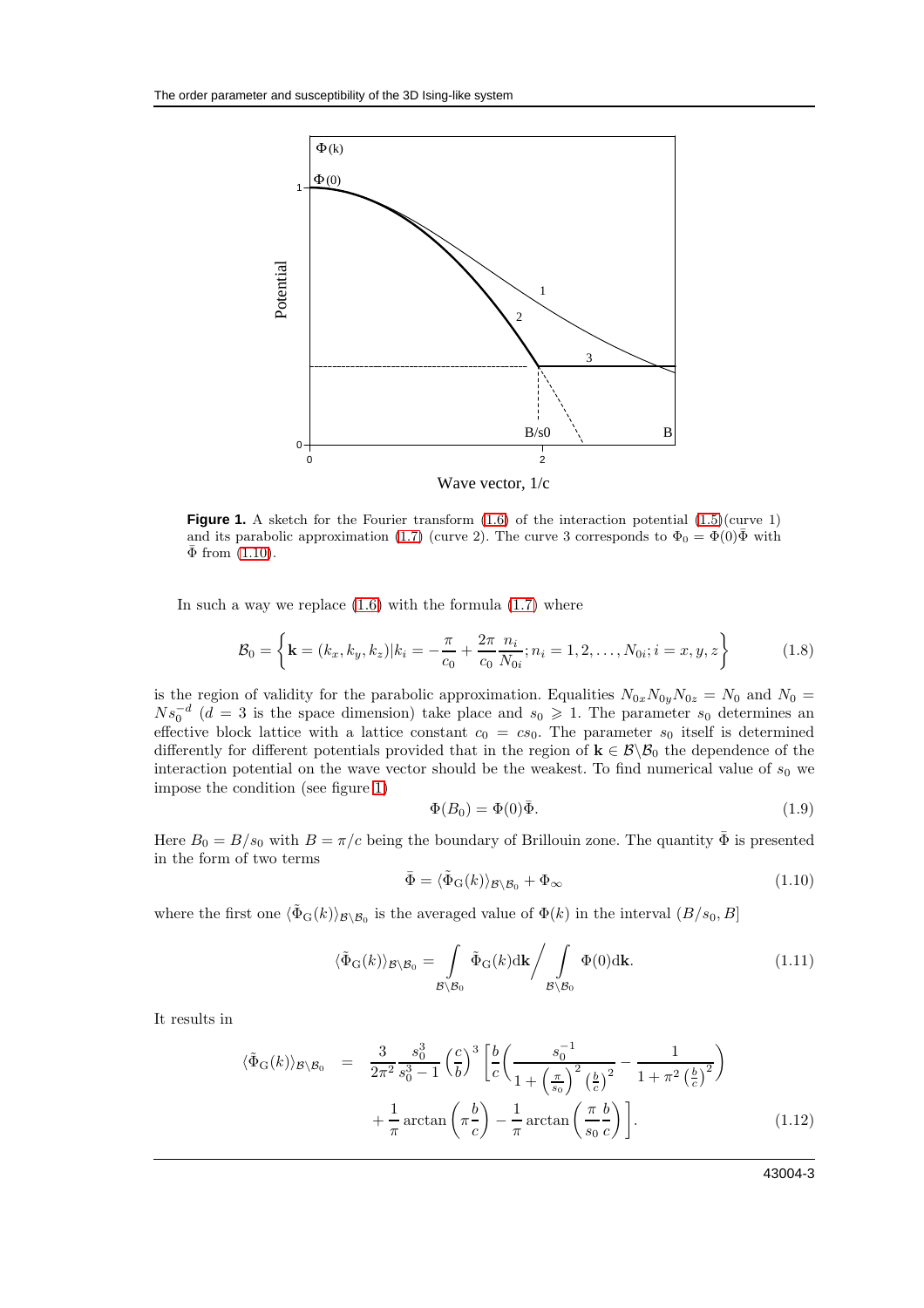The second term in [\(1.10\)](#page-2-0)  $\Phi_{\infty}$  is determined by the condition that  $\beta_c\Phi(0) \rightarrow 1$  when the ratio of  $b/c \to \infty$ . Thereby, taking into account the condition [\(1.9\)](#page-2-2) as well as the expressions [\(1.7\)](#page-1-3) and  $(1.10)$  we obtain the equation for finding  $s_0$ 

<span id="page-3-2"></span>
$$
s_0 = \pi \sqrt{2} \frac{b}{c} (1 - \bar{\Phi})^{-1/2}.
$$
 (1.13)

As we can see, the quantity  $s_0$  depends on the ratio of the effective range b to the lattice constant c. The calculated values of  $s_0$  (for different  $b/c$ ) are reported in table [1.](#page-3-0)

<span id="page-3-0"></span>**Table 1.** Numerical values of the parameter  $s_0$  depending on  $b/c$ .

| b/c   | በ የ    | 0.35 |                                                              | U.45 | $0.5\,$ | J.55 |  |        |
|-------|--------|------|--------------------------------------------------------------|------|---------|------|--|--------|
| $s_0$ | 1.5996 |      | 1.7680   1.9429   2.1228   2.3070   2.4947   2.6853   3.4690 |      |         |      |  | 4.2741 |

### **2. The results of calculating the partition function in the external field**

In our calculations we will use the " $\rho^4$ -model" approximation [\[5\]](#page-14-5). The functional representation for the partition function in this approximation is as follows

<span id="page-3-1"></span>
$$
Z = Z_0 \int (\mathrm{d}\rho)^{N_0} \exp\left[a_1 \sqrt{N_0} \rho_0 - \frac{1}{2} \sum_{\mathbf{k} \in \mathcal{B}_0} d(k) \rho_{\mathbf{k}} \rho_{-\mathbf{k}} - \frac{a_4}{4!} N_0^{-1} \sum_{\mathbf{k}_i \in \mathcal{B}_0} \rho_{\mathbf{k}_1} \dots \rho_{\mathbf{k}_4} \delta_{\mathbf{k}_1 + \dots + \mathbf{k}_4}\right]. \tag{2.1}
$$

Here the quantity  $d(k)$  contains the Fourier transform of the interaction potential

$$
d(k) = a_2 + \beta \Phi(0)\overline{\Phi} - \beta \Phi(k) \tag{2.2}
$$

and expressions for  $a_n$  have been obtained in [\[10](#page-14-9)].

Computation of [\(2.1\)](#page-3-1) is performed by using the Kadanoff's idea of constructing block lattices [\[11,](#page-14-10) [12](#page-14-11)]. These calculations were first realized by K.Wilson [\[13](#page-14-12), [14\]](#page-14-13). In our work we will use the CV method proposed by I.Yukhnovskii [\[5\]](#page-14-5) being generalized to the case of an external field present in [\[15\]](#page-14-14). Based on it, the step-by-step integration of the partition function over the layers of the CV phase space leads to the following expression

<span id="page-3-3"></span>
$$
Z = Z_0 [Q(d)]^{N_0} \left( \prod_{n=1}^{n_{\rm p}} Q_n \right) Z_{\rm LGR} . \tag{2.3}
$$

Here

$$
Z_0 = 2^N (\cosh h)^N \exp(\frac{1}{2}N\beta\Phi(0)\bar{\Phi})
$$
\n(2.4)

with the dimensionless field  $h = \beta \mathcal{H}$ . The explicit expression for quantities  $Q(d)$  and  $Q_n$  are given in [\[15\]](#page-14-14). Specifically,  $Q_n$  corresponds with the partial partition function of the *n*-th layer (or, in other words, the n-th block structure) and is expressed in the form

$$
Q_n = \left[Q(P_{n-1})Q(d_n)\right]^{N_n} \tag{2.5}
$$

where  $N_n = N_0 s^{-3n}$  with s being the parameter of splitting the set of CV into subsets. Explicit expressions for  $Q(P_n)$  and  $Q(d_n)$  can be found in [\[9](#page-14-8)]. Every  $Q_n$  is characterized by its own set of coefficients  $d_n(k)$ ,  $a_1^{(n)}$  and  $a_4^{(n)}$ . For them, recurrence relations (RR) take place (the work [\[10\]](#page-14-9) is devoted to this problem). By introducing notations

$$
d_n(B_{n+1}, B_n) = d_n(0) + qs^{-2n}, \qquad q = \beta \Phi(0)\overline{q},
$$
  

$$
a_1^{(n)} = s^{-n}\omega_n, \qquad d_n(0) = s^{-2n}r_n, \qquad a_4^{(n)} = s^{-4n}u_n
$$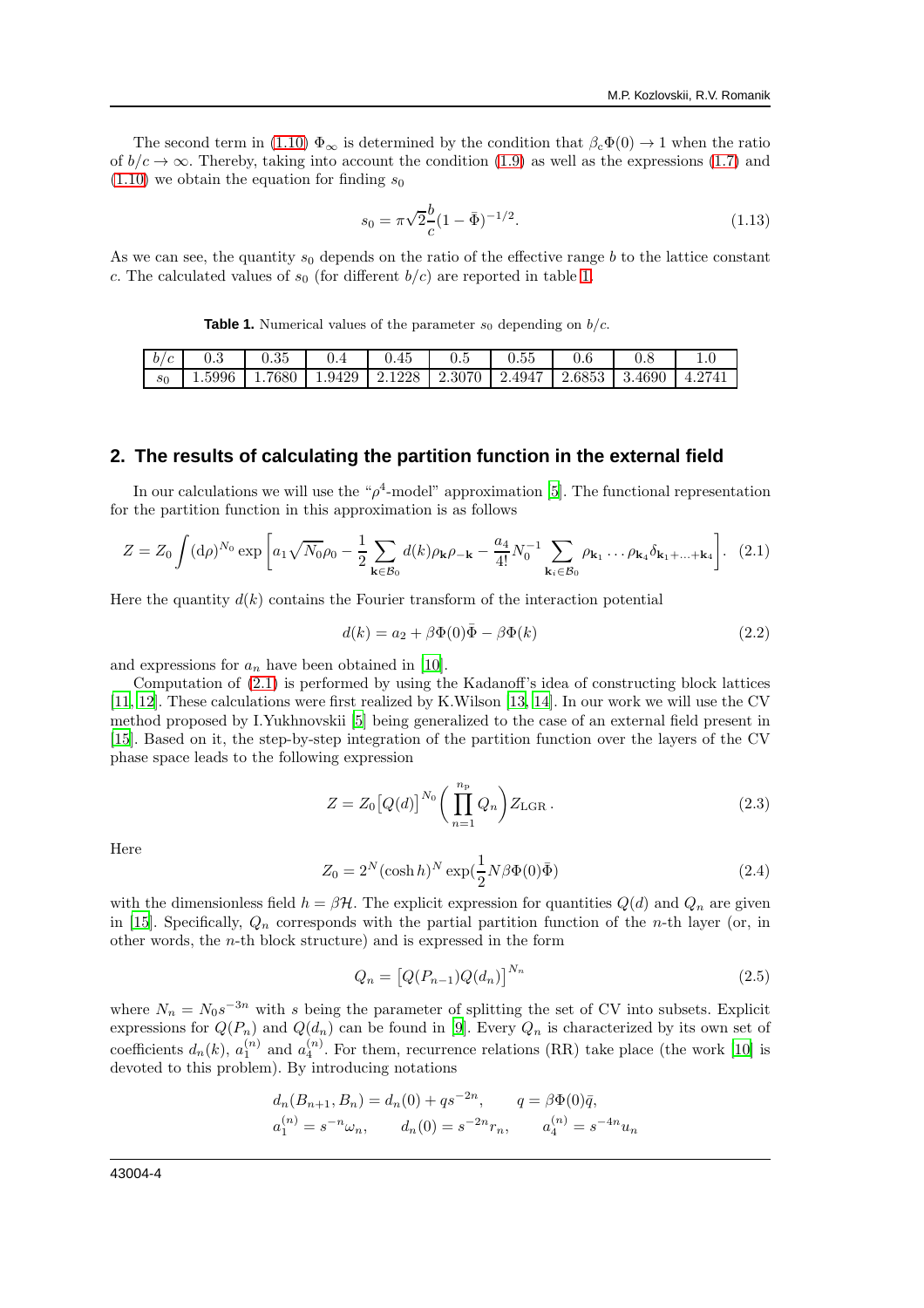we get RR in the following form

<span id="page-4-0"></span>
$$
\omega_{n+1} = s^{\frac{d+2}{d}} \omega_n ,
$$
  
\n
$$
r_{n+1} = s^2[-q + (r_n + q)N(x_n)],
$$
  
\n
$$
u_{n+1} = su_n E(x_n).
$$
\n(2.6)

.

Special functions  $N(x_n)$  and  $E(x_n)$  are presented in [\[15\]](#page-14-14). Their argument is

$$
x_n = d_n(B_{n+1}, B_n) \left(\frac{3}{a_4^{(n)}}\right)^{1/2}
$$

One of the solutions of the RR [\(2.6\)](#page-4-0) is the fixed point given by coordinates

<span id="page-4-1"></span>
$$
\omega^* = 0, \qquad r^* = -f_0 \beta \Phi(0), \qquad u^* = \phi_0(\beta \Phi(0))^2.
$$
 (2.7)

with coefficients  $f_0$  and  $\phi_0$  [\[9\]](#page-14-8)

$$
f_0 = \bar{q} \frac{N(x^*) - 1}{N(x^*) - s^{-2}}, \qquad \phi_0 = \frac{3(\bar{q})^2}{(x^*)^2} \left[ \frac{1 - s^{-2}}{N(x^*) - s^{-2}} \right]^2
$$
\n(2.8)

where

$$
\bar{q} = 2\left(\frac{b}{c}\right)^2 \frac{\pi^2}{s_0^2} \langle k^2 \rangle_{(s^{-1},1]}
$$

with  $s_0$  from [\(1.13\)](#page-3-2).

When  $n \leq n_p$  the system possesses renormalization group (RG) symmetry and the solutions of RR can be written in the form of eigenvalue expansions

$$
w_n = s_0^{3/2} h E_1^n,
$$
  
\n
$$
r_n = r^* + c_1 E_2^n + c_2 R E_3^n,
$$
  
\n
$$
u_n = u^* + c_1 R_1 E_2^n + c_2 E_3^n
$$
\n(2.9)

where  $E_1$  are the eigenvalues of a matrix of RG transformation for the RR linearized near the fixed point [\(2.7\)](#page-4-1) [\[16](#page-14-15)],  $R = R^{(0)}(u^*)^{-1/2}$  and  $R_1 = R_1^{(0)}(u^*)^{1/2}$ . Coefficients  $c_1$  are defined by initial values of the quantities  $\omega_n$ ,  $r_n$  and  $u_n$  (at  $n = 0$ )

$$
\omega_0 = s_0^{d/2} h
$$
,  $r_0 = a_2 - \beta \Phi(0)(1 - \overline{\Phi})$ ,  $u_0 = a_4$ .

Thus,  $n<sub>p</sub>$  determines the number of iterations while the system belongs to the critical regime of the order parameter fluctuations. That is why the product in  $(2.3)$  is performed up to  $n<sub>p</sub>$  only. Thereby, the quantity  $n<sub>p</sub>$  is referred to as the exit point.

The equality  $c_1(T_c) = 0$  coincides with the required condition for the critical temperature (in  $h = 0$ ) to exist [\[9\]](#page-14-8). It yields the equation [\[16](#page-14-15)]

$$
Ax^2 + Bx + D = 0 \t\t(2.10)
$$

where  $x = \beta_c \Phi(0)$  and for coefficients we have

$$
A = 1 - f_0 - R^{(0)} \phi_0^{1/2} - \bar{\Phi}, \qquad B = -a_2, \qquad D = a_4 R^{(0)} \phi_0^{-1/2}.
$$
 (2.11)

Taking into account the above mentioned condition

$$
\lim_{b/c \to \infty} \beta_c \Phi(0) = 1 \tag{2.12}
$$

we get for  $\Phi_{\infty}$ 

$$
\Phi_{\infty} = -f_0(1 + R^{(0)}\phi_0^{-1/2}/f_0). \tag{2.13}
$$

43004-5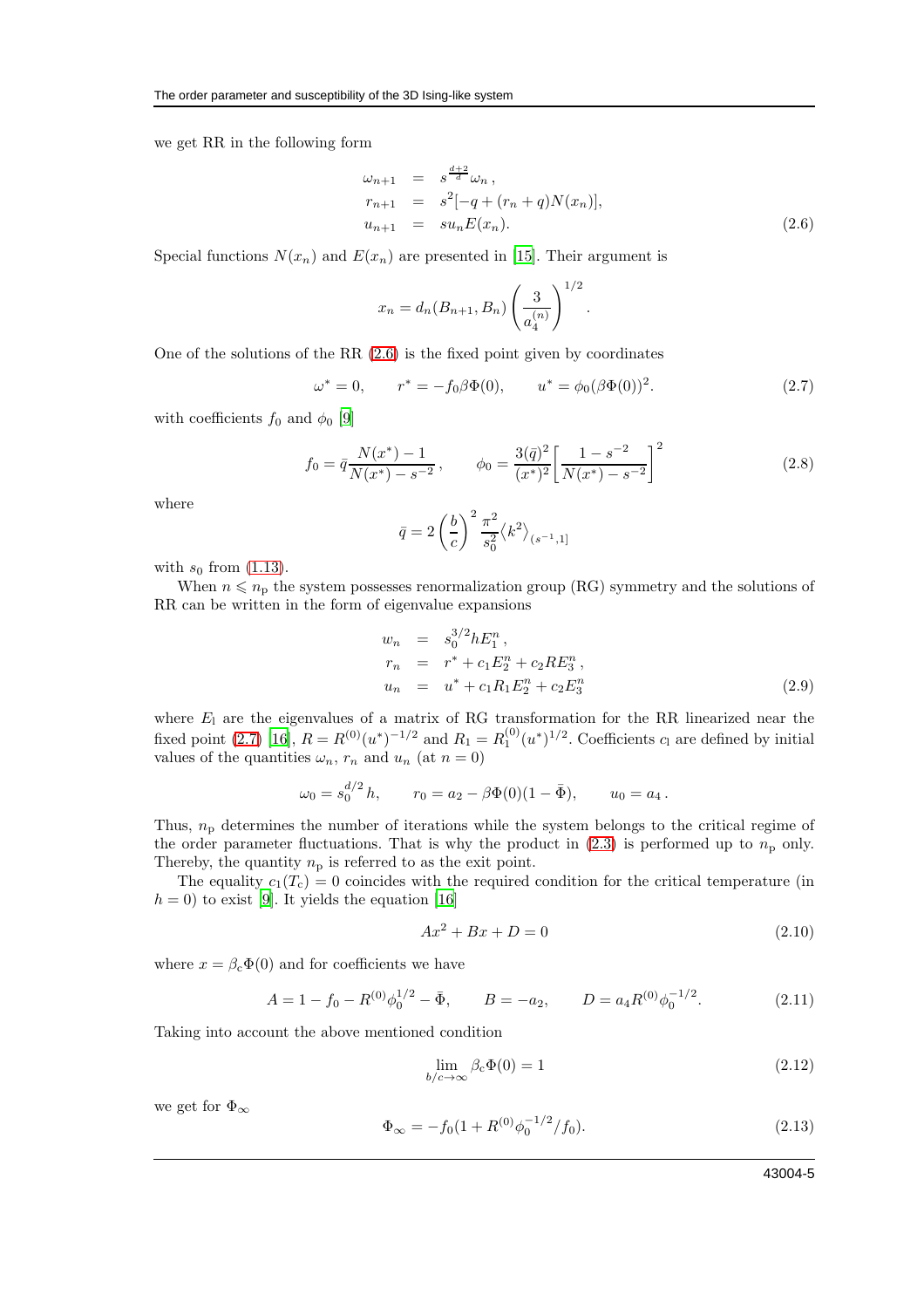Further, we will consider the case when the value of quantity  $x_n$  in the fixed point reduces to zero  $(x^* = 0)$ . This is achieved by an appropriate choice of the value of the RG parameter  $s = s^* = 3.5862$  [\[9](#page-14-8)]. Under such conditions,  $E_1$  take on numerical values as follows

$$
E_1 = 24.3549; \qquad E_2 = 8.2551; \qquad E_3 = 0.3763 \tag{2.14}
$$

and for  $R^{(0)}$ ,  $R_1^{(0)}$  we get

$$
R^{(0)} = -0.5307, \qquad R_1^{(0)} = 0.162.
$$

Hence, now we are able to calculate numerical values of  $s_0$  from [\(1.13\)](#page-3-2). The results are listed in table [1.](#page-3-0)

The last factor in [\(2.3\)](#page-3-3) corresponds to the limit Gaussian regime (LGR) of the order parameter fluctuations in the case of  $T > T_c$  ( $T_c$  is the critical temperature) or to the inverse Gaussian regime (IGR) when  $T < T_c$ . The explicit expression for  $Z_{\text{LGR}}$  is presented in [\[15](#page-14-14)] and for  $Z_{\text{IGR}}$  in [\[17\]](#page-14-16), respectively. Especially,

<span id="page-5-3"></span>
$$
Z_{\text{LGR}} = 2^{(N_{n_{\text{p}}+1}-1)/2} Q(P_{n_{\text{p}}})^{N_{n_{\text{p}}+1}} Z_{n_{\text{p}}+1}, \qquad (2.15)
$$

where

$$
Z_{n_{\rm p}+1} = \int (\mathrm{d}\rho)^{N_{n_{\rm p}+1}} \exp\left(a_1^{(n_{\rm p}+1)} N_{n_{\rm p}+1}^{1/2} \rho_0 - \frac{1}{2} \sum_{\mathbf{k} \in \mathcal{B}_{n_{\rm p}+1}} d_{n_{\rm p}+1}(k) \rho_{\mathbf{k}} \rho_{-\mathbf{k}} \right.- \frac{a_4^{(n_{\rm p}+1)}}{4!} N_{n_{\rm p}+1}^{-1} \sum_{\mathbf{k}_i \in \mathcal{B}_{n_{\rm p}+1}} \rho_{\mathbf{k}_1} \dots \rho_{\mathbf{k}_4} \delta_{\mathbf{k}_1 + \dots + \mathbf{k}_4} \right). \tag{2.16}
$$

In this work we make use of somewhat different (in comparison with [\[15](#page-14-14)[–17](#page-14-16)]) expressions for the exit point

<span id="page-5-0"></span>
$$
n_{\rm p} = -\frac{\ln(\tilde{h} + h_{\rm c})}{\ln E_1} - 1\tag{2.17}
$$

where

$$
\tilde{h} = h s_0^{d/2} / h_0, \qquad h_c = |\tilde{\tau}|^{p_0}, \qquad \tilde{\tau} = \tau c_{1k} / f_0
$$
\n(2.18)

with reduced temperature  $\tau = (T - T_c)/T_c$ . Quantities  $h_0$  and  $c_{1k}$  are presented in [\[18,](#page-14-17) [19](#page-14-18)]. As was mentioned in [\[16\]](#page-14-15) there is a difference between exit points in the cases of  $T > T_c$  and  $T < T_c$ . This implies the presence at  $T < T<sub>c</sub>$  of a certain internal field conjugate to the spontaneous order parameter. Let  $n_0$  denote this difference in the absence of the external field. Therefore, in the region of temperatures less than the critical one the exit point is written

<span id="page-5-1"></span>
$$
n'_{\rm p} = -\frac{\ln(\tilde{h} + h_{\rm cm})}{\ln E_1} - 1\tag{2.19}
$$

where the following notations are introduced

$$
h_{\rm cm} = |\tau_1|^{p_0}, \qquad \tau_1 = -\tau \frac{c_{1k}}{f_0} E_2^{n_0}
$$
 (2.20)

and prime denotes that  $T < T_c$  and

$$
p_0 = \ln E_1 / \ln E_2 = \nu / \mu,
$$
  $\mu = \frac{2}{d+2},$   $\nu = \frac{\ln s^*}{\ln E_2} = 0.605.$ 

Here the critical exponents  $\nu$  and  $\mu$  describe the field (at  $T = T_c$ ) and temperature (in  $h = 0$ ) behaviour of correlation length, respectively. Due to [\(2.17\)](#page-5-0) the following relationships take place

<span id="page-5-2"></span>
$$
s^{-(n_{\rm p}+1)} = (\tilde{h} + h_{\rm c})^{\frac{2}{d+2}}, \qquad E_1^{n_{\rm p}+1} = (\tilde{h} + h_{\rm c})^{-1},
$$
  
\n
$$
\tilde{\tau} E_2^{n_{\rm p}+1} = H_{\rm c}, \qquad H_{\rm c} = \tilde{\tau} (\tilde{h} + h_{\rm c})^{-\frac{1}{p_0}},
$$
  
\n
$$
E_3^{n_{\rm p}+1} = H_3, \qquad H_3 = (\tilde{h} + h_{\rm c})^{\frac{\Delta}{p_0}}
$$
\n(2.21)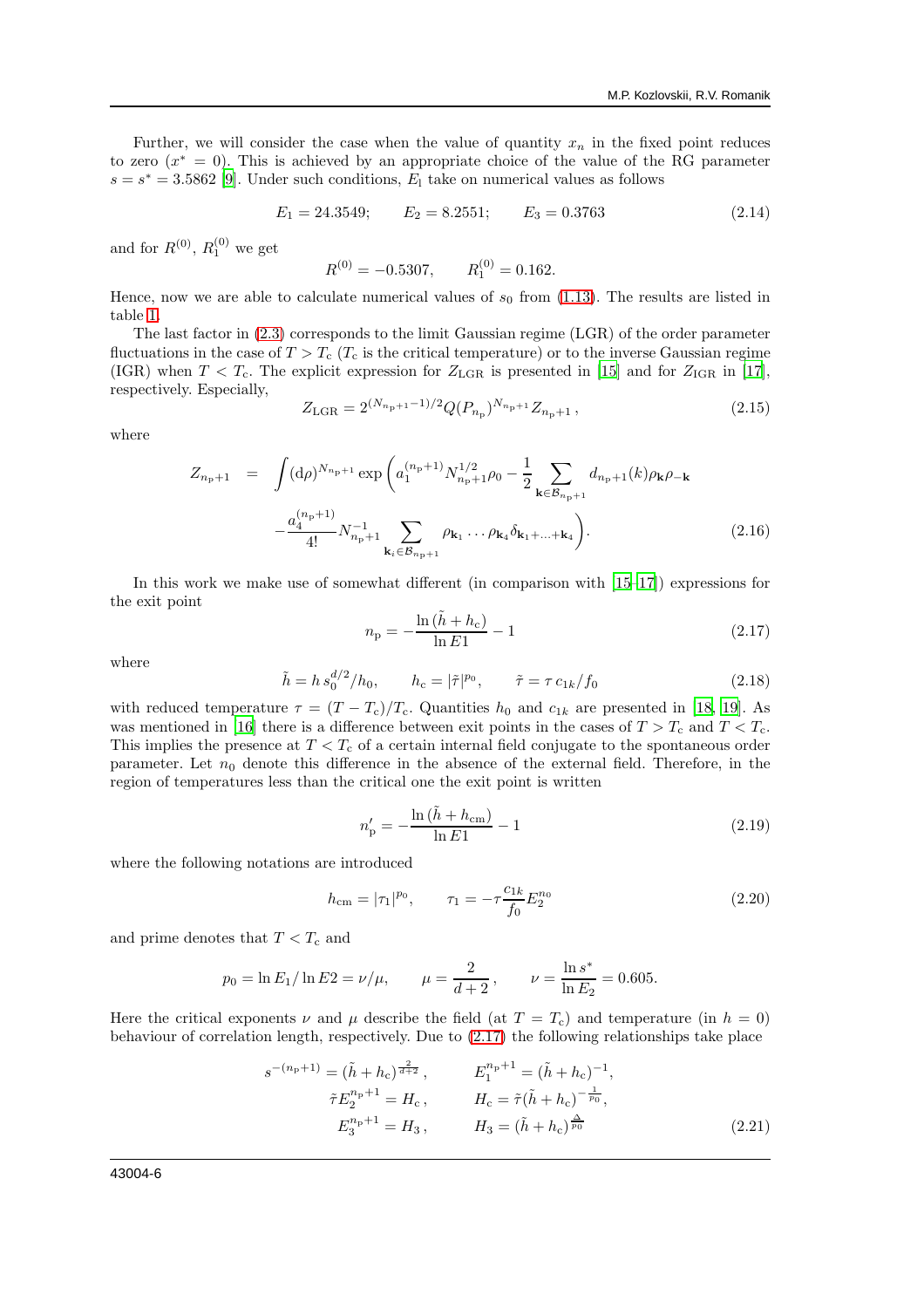where  $\Delta = -\ln E_3 / \ln E_2$ . Similar equalities result from [\(2.19\)](#page-5-1). In the first and the third line of [\(2.21\)](#page-5-2) we need to substitute  $n_p$  and  $h_c$  with  $n'_p$  and  $h_{cm}$ , respectively. Instead of  $H_c$  we have

$$
\tilde{\tau} E_2^{n'_p+1} = -H_{\rm cm}, \qquad H_{\rm cm} = -\tilde{\tau} (\tilde{h} + h_{\rm cm})^{-\frac{1}{p_0}}.
$$
\n(2.22)

In contrast to recent papers [\[15](#page-14-14), [17\]](#page-14-16), in the present work for calculations of partition function we use slightly smaller values of the system exit point from CR order parameter fluctuations. In [\[15\]](#page-14-14) the expression

<span id="page-6-0"></span>
$$
n_{\rm p} = -\frac{\ln\left(\tilde{h}^2 + h_{\rm c}^2\right)}{2\ln E_1} - 1\tag{2.23}
$$

was used as the exit point. Here we prefer a little bit changed dependence

<span id="page-6-1"></span>
$$
n_{\rm p} = -\frac{\ln\left(\tilde{h}^2 + 2\tilde{h}h_{\rm c} + h_{\rm c}^2\right)}{2\ln E_1} - 1\tag{2.24}
$$

that coincides with [\(2.17\)](#page-5-0). Note that [\(2.23\)](#page-6-0) as well as [\(2.24\)](#page-6-1) equally well characterize the properties of the exit point from CR. Each of them in the limit of  $\mathcal{H} \to 0$  takes the form [\[16](#page-14-15)]

$$
n_{\rm p}(\mathcal{H}=0) = m_{\tau} = -\frac{\ln|\tilde{\tau}|}{\ln E_2} - 1
$$
\n(2.25)

and when  $T = T_c$  one obtains

$$
n_{\rm p}(T = T_{\rm c}) = n_h = -\frac{\ln \tilde{h}}{\ln E_1} - 1.
$$
\n(2.26)

Generally speaking, a choice of  $n<sub>p</sub>$  only reshuffles the contributions in [\(2.3\)](#page-3-3). Increasing  $n<sub>p</sub>$  leads to an increase of the factor number in  $\prod_{n=1}^{n_p} Q_n$  and to a decrease of the number of variables  $\rho_{\bf k}$  in the expression for  $Z_{\text{LGR}}$  [\(2.15\)](#page-5-3). In the case of exact partition function calculations the total result does not depend of this. The purpose of introducing this quantity is to optimize the mathematical evaluations near phase transition point. Operating with expression [\(2.17\)](#page-5-0) turned out to be more convenient than with [\(2.23\)](#page-6-0) due to simplification of derivatives of free energy with respect to the field as well as to temperature. The same applies to the expression for  $n'_{\rm p}$  [\(2.19\)](#page-5-1) that is used for a description of the model critical behaviour at  $T < T_c$ .

### **3. Scaling functions of the 3D Ising-like model in the vicinity of phase transition point**

#### **3.1. Free energy**

The scheme for calculating the free energy near  $T_c$  is presented in works [\[15,](#page-14-14) [17](#page-14-16)] in detail. Thus, here we present only final expressions for free energy in the case of the exit points stated by [\(2.17\)](#page-5-0) and [\(2.19\)](#page-5-1). Let us write the free energy as a sum of three terms

<span id="page-6-3"></span>
$$
F = F_{\rm a} + F_{\rm s}^{(\pm)} + F_0^{(\pm)} \tag{3.1}
$$

where the superscript " $\pm$ " denotes the case of  $\tau > 0$  and  $\tau < 0$ , respectively. The first term is the same for the entire temperature interval and contains the analytical dependence on temperature  $\tau$ and field h

<span id="page-6-2"></span>
$$
F_{\rm a} = -k_{\rm B}TN(\ln\cosh h) - \frac{1}{2}N\Phi(0)\bar{\Phi} - k_{\rm B}TN(\gamma_0 + \gamma_1\tau + \gamma_2\tau^2). \tag{3.2}
$$

All coefficients included in [\(3.2\)](#page-6-2) are presented in [\[15\]](#page-14-14).

The next term in [\(3.1\)](#page-6-3) represents a non-analytical dependence of free energy on temperature and field

<span id="page-6-4"></span>
$$
F_{\rm s}^{(\pm)} = -k_{\rm B} T N \gamma_{\rm s}^{(\pm)} (\tilde{h} + h_{\rm c})^{\frac{\rm d\nu}{\beta \delta}} \tag{3.3}
$$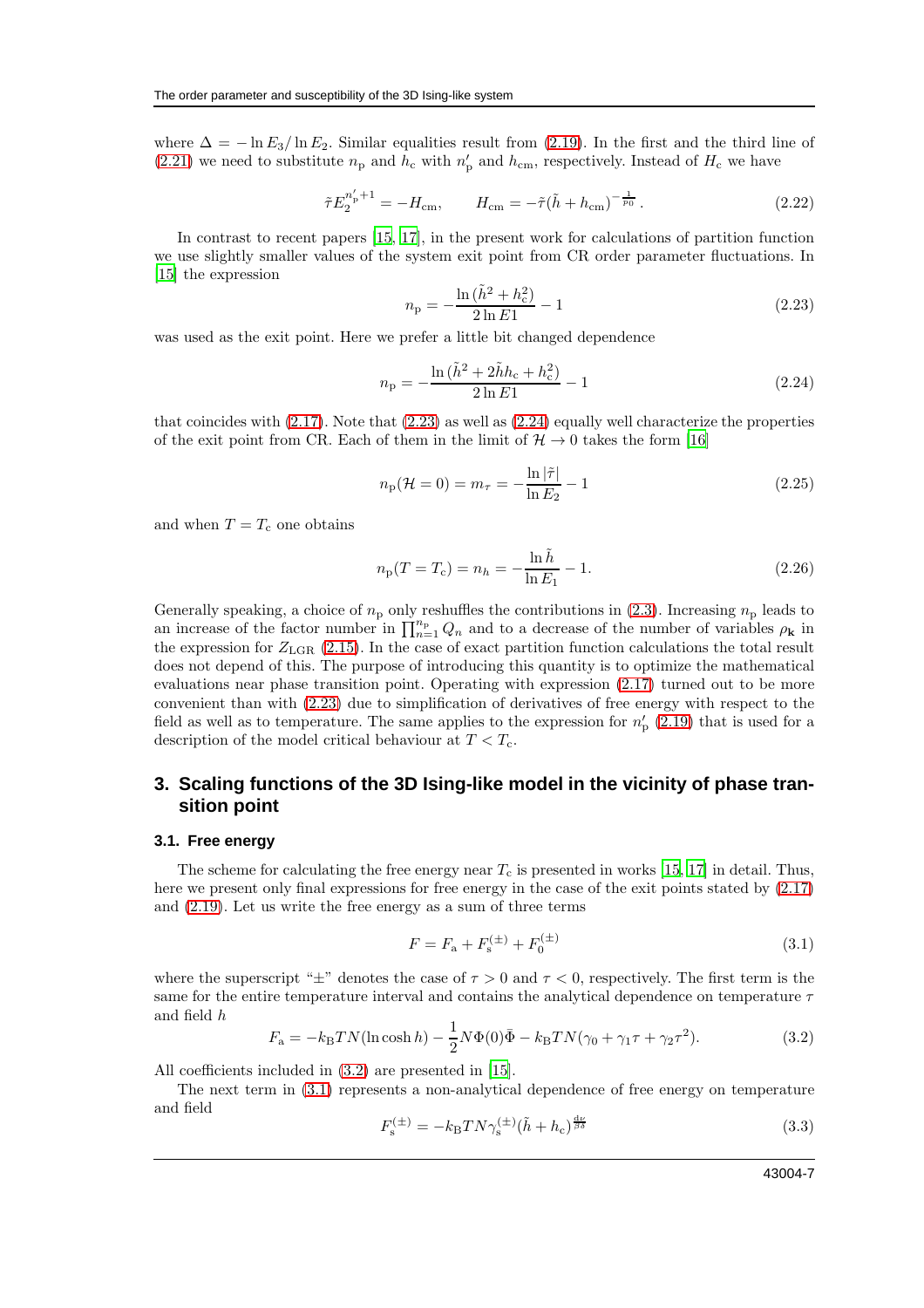where  $\beta = \nu/2$  is the temperature critical exponent of the order parameter and  $\delta = d + 2 = 5$  is the field one. The quantity

$$
\gamma_s^{(\pm)} = s_0^{-3} (f_{n_p+1} - \bar{\gamma}^{(\pm)} + f_G/s^3)
$$
\n(3.4)

contains contributions from CR  $(\bar{\gamma}^{(\pm)})$ , from the so-called transition region  $(f_{n_p+1})$  and from limit (inverse) Gaussian regime ( $f_{\text{G}}$ ) [\[15](#page-14-14)[–17\]](#page-14-16). One should keep in mind that in the case of  $T < T_{\text{c}}$  the quantity  $h_c$  is to be replaced by  $h_{cm}$  and the exit point  $n_p$  from [\(2.17\)](#page-5-0) is to be replaced by  $n'_p$  from [\(2.19\)](#page-5-1). The quantity  $\gamma_s^{(\pm)}$  depends explicitly on the scaling variable  $\alpha_0 = h/\tau^{\beta\delta}$  only, but not on h or  $\tau$  separately. Another scaling variable widely used in literature is  $z = \tau/h^{1/\beta\delta}$ . These variables are interconnected via relationship  $\alpha_0 = z^{-\beta \delta}$ .

Finally, the last contribution to the free energy [\(3.1\)](#page-6-3) comes from the final step of integrating the partition function. It corresponds to the system free energy contribution from the collective variable  $\rho_0$ , the mean value of which is known to connect with the order parameter [\[5\]](#page-14-5). It has the form

<span id="page-7-3"></span>
$$
F_0^{(\pm)} = -k_{\rm B}TN \left[ e_0^{(\pm)} h (\tilde{h} + h_{\rm c})^{\frac{1}{\delta}} - e_2^{(\pm)} (\tilde{h} + h_{\rm c})^{\frac{4\nu}{\beta\delta}} \right].
$$
 (3.5)

Coefficients  $e_0^{(\pm)}$  and  $e_2^{(\pm)}$  are found in [\[15](#page-14-14), [17](#page-14-16)]

<span id="page-7-5"></span>
$$
e_0 = \sigma_0 s^{-1/2},
$$
  
\n
$$
e_2 = \frac{1}{2} \sigma_0^2 s^{-3} \left( r_{n_p+2} + \frac{1}{12} u_{n_p+2} s_0^3 \sigma_0^2 \right).
$$
\n(3.6)

where quantity  $\sigma_0$  is a solution of a certain cubic equation

<span id="page-7-4"></span>
$$
\sigma_0^3 + p\sigma_0 + q = 0 \tag{3.7}
$$

which has been obtained from the extremum condition for  $F_0^{(\pm)}$ . Coefficients p and q take on the following form

$$
p = 6s_0^{-3} \frac{r_{n_{\rm p}+2}}{u_{n_{\rm p}+2}}, \qquad q = -6s_0^{-9/2} s^{5/2} \frac{h_0}{u_{n_{\rm p}+2}} \frac{\tilde{h}}{\tilde{h} + h_{\rm c}}.
$$
 (3.8)

Collecting free energy contributions we arrive at

$$
F = F_{\rm a} + \Delta F_{\rm s} \tag{3.9}
$$

where  $F_a$  is given in [\(3.2\)](#page-6-2) and singular part of free energy has the form

<span id="page-7-0"></span>
$$
\Delta F_{\rm s} = -k_{\rm B} T N \left[ e_0^{(\pm)} h \left( \tilde{h} + h_{\rm c} \right)^{\frac{1}{\delta}} + \gamma_N \left( \tilde{h} + h_{\rm c} \right)^{\frac{d\nu}{\beta \delta}} \right] \tag{3.10}
$$

and

$$
\gamma_N = \gamma_s^{(\pm)} - e_2^{(\pm)}.\tag{3.11}
$$

The term  $\Delta F_s$  plays a crucial role in describing the system behaviour near the critical point  $(T = T_c, h = 0)$  and is responsible for singularities appearing therein.

Note that expression [\(3.10\)](#page-7-0) can be presented in the form

<span id="page-7-2"></span>
$$
\Delta F_{\rm s} = f_{\rm st} \tau^{3\nu} \tag{3.12}
$$

where scaling function  $f_{st}$  is written as

<span id="page-7-1"></span>
$$
f_{\rm st} = -k_{\rm B}TN \bigg[ \gamma_N \left(1+\alpha\right)^{\frac{d\nu}{\beta\delta}} + \frac{h_0}{s_0^{3/2}} e_0^{(\pm)} \alpha \left(1+\alpha\right)^{\frac{1}{\delta}} \bigg] \bigg( \frac{c_{1k}}{f_0} \bigg)^{d\nu} . \tag{3.13}
$$

Here we have introduced a renormalized scaling variable  $\alpha$  as

$$
\alpha = \frac{\tilde{h}}{h_c} = \frac{s_0^{3/2}}{h_0} \left(\frac{f_0}{c_{1k}}\right)^{\beta\delta} \alpha_0 = \frac{s_0^{3/2}}{h_0} \left(\frac{f_0}{c_{1k}}\right)^{\beta\delta} z^{-\beta\delta}.
$$
 (3.14)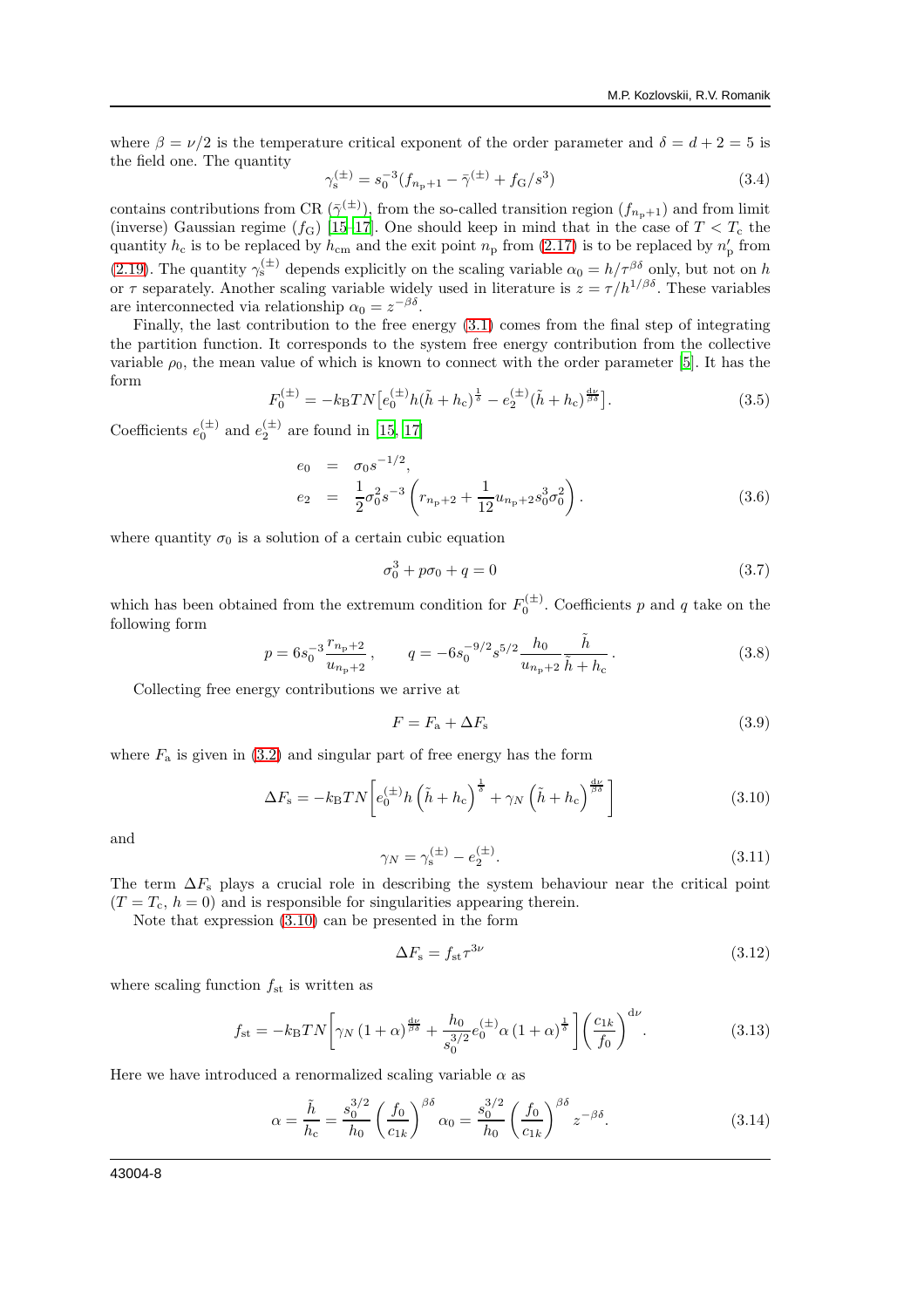In the absence of the external field, the second term in brackets of [\(3.13\)](#page-7-1) disappears.

On the other hand,  $\Delta F_s$  can be expressed as

<span id="page-8-0"></span>
$$
\Delta F_{\rm s} = f_{\rm sh} h^{\frac{\rm d\nu}{\beta\delta}} \tag{3.15}
$$

where scaling function  $f_{\rm sh}$  is written as

$$
f_{\rm sh} = -k_{\rm B}TN \left[ \gamma_N \left( 1 + \alpha^{-1} \right)^{\frac{d\nu}{\beta\delta}} + e_0^{(\pm)} \left( 1 + \alpha^{-1} \right)^{\frac{1}{\delta}} \right] \left( \frac{s_0^{3/2}}{h_0} \right)^{\frac{d\nu}{\beta\delta}} \tag{3.16}
$$

The expression  $(3.12)$  is a customary notation for the system free energy near the phase transition point in the absence of an external field. It is considered to be correct in the case of the presence of a weak field as well when, based on [\(3.12\)](#page-7-2)-like expression, one evaluates various scaling functions. In the case of a strong field the expression [\(3.15\)](#page-8-0) is commonly used [\[20\]](#page-14-19). In the case of intermediate field values  $\hat{h} \approx h_c$ , the expression [\(3.10\)](#page-7-0) should be used.

#### **3.2. Order parameter**

The obtained expressions  $(3.1)$ – $(3.5)$  enable the equation of state of the 3D Ising-like system to be established [\[16](#page-14-15), [17\]](#page-14-16) as well as some other system characteristics, such as susceptibility, entropy, heat capacity. This paper aims to evaluate the temperature and field dependencies of the order parameter (or, in other words, to establish the equation of state) and that of susceptibility.

In accordance with [\(3.1\)](#page-6-3) the order parameter is presented in the form of three terms

$$
M = M_{\rm a} + M_{\rm s}^{(\pm)} + M_0^{(\pm)} \tag{3.17}
$$

each of which is the derivative of a certain free energy contribution with respect to the external field, so that

$$
M = -\frac{1}{N} \left( \frac{\mathrm{d}F}{\mathrm{d}\mathcal{H}} \right)_{\mathrm{T}}.
$$
\n(3.18)

The first term  $M_a$  corresponds to the analytical part of free energy  $(3.2)$  and has the form

$$
M_{\rm a} = \tanh h \approx h. \tag{3.19}
$$

The second contribution to the order parameter  $M_s^{(\pm)}$  is calculated in accordance with [\(3.3\)](#page-6-4) and can be expressed as

<span id="page-8-1"></span>
$$
M_{\rm s}^{(\pm)} = \left[\frac{6}{5} \frac{s_0^{3/2}}{h_0} \gamma_{\rm s}^{(\pm)} + \frac{\mathrm{d}\gamma_{\rm s}^{(\pm)}}{\mathrm{d}h} (\tilde{h} + h_{\rm c})\right] (\tilde{h} + h_{\rm c})^{\frac{1}{2}}.
$$
 (3.20)

The derivative  $d\gamma_s^{(\pm)} / dh$  can be calculated explicitly by using formulas from [\[15,](#page-14-14) [17\]](#page-14-16)

In order to calculate  $M_0^{(\pm)}$  we use the expression [\(3.5\)](#page-7-3). Note that differentiating quantity  $\sigma_0$ with respect to h leads to set of terms canceling out due to [\(3.7\)](#page-7-4). Therefore, when calculating  $M_0^{(\pm)}$ we consider quantity  $\sigma_0$  independent of the field. Thus, we get

<span id="page-8-2"></span>
$$
M_0^{(\pm)} = \left[ e_0^{(\pm)} \left( 1 + \frac{1}{5} \frac{\tilde{h}}{\tilde{h} + h_c} \right) - \frac{6}{5} \frac{s_0^{3/2}}{h_0} e_2^{(\pm)} - \left( \frac{de_2^{(\pm)}}{dh} \right)_{\sigma_0} \left( \tilde{h} + h_c \right) \right] \left( \tilde{h} + h_c \right)^{\frac{1}{\delta}}.
$$
 (3.21)

Based on  $(3.20)$ – $(3.21)$  we propose the following form for the equation of state

<span id="page-8-4"></span>
$$
M = \sigma_{00}^{(\pm)} (\tilde{h} + h_c)^{\frac{1}{\delta}}
$$
 (3.22)

where we have neglected  $M_a$  in comparison with other contributions to the order parameter. The scaling function  $\sigma_{00}$  has the form

<span id="page-8-3"></span>
$$
\sigma_{00}^{(\pm)} = e_0^{(\pm)} \left( 1 + \frac{1}{5} \frac{\alpha}{1 + \alpha} \right) + e_{00}^{(\pm)} + e_{02}^{(\pm)}.
$$
\n(3.23)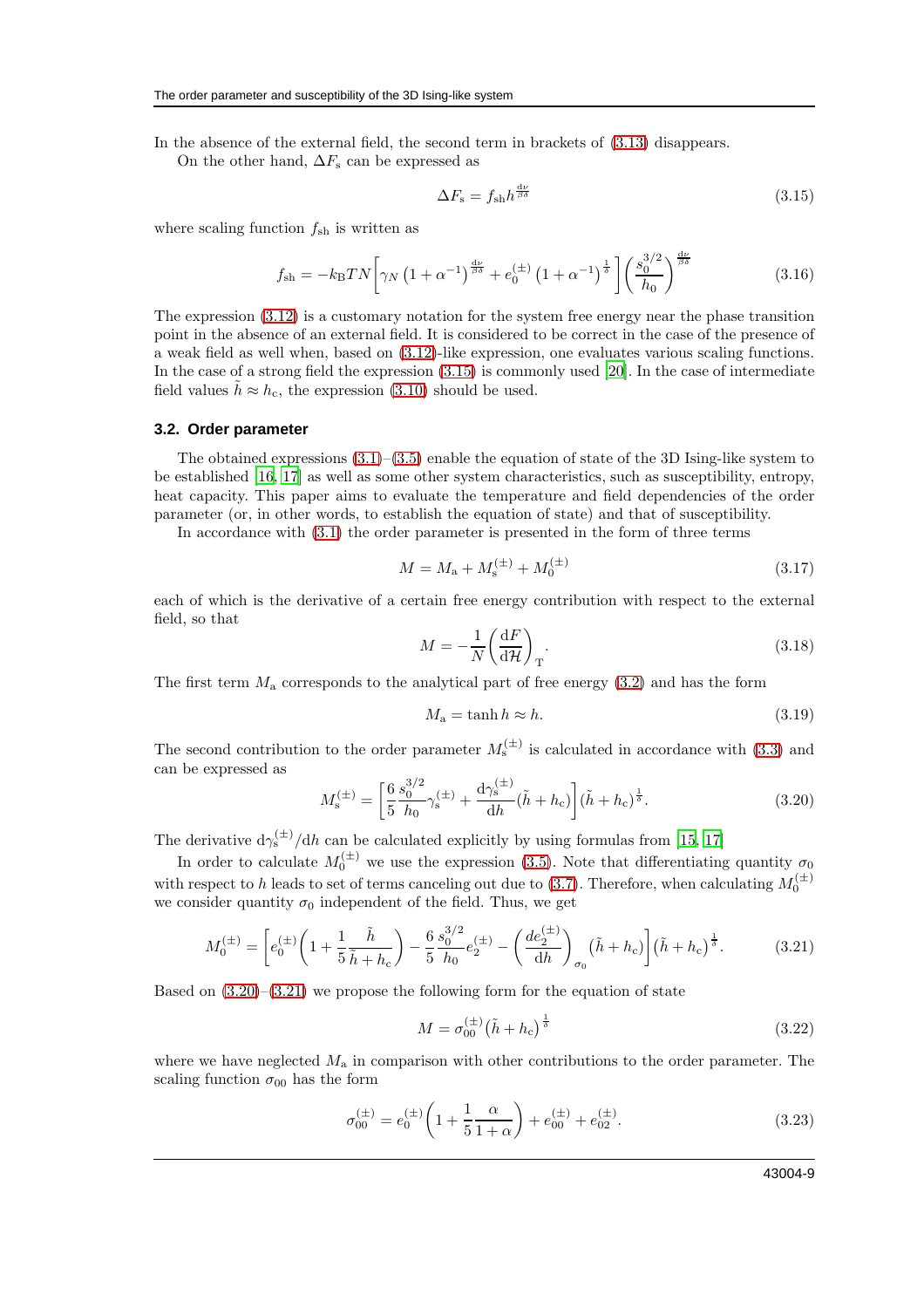Here quantity  $e_0^{(\pm)}$  is defined in [\(3.6\)](#page-7-5) and for  $e_{00}^{(\pm)}$ ,  $e_{02}^{(\pm)}$  we find the following expressions

$$
e_{00}^{(\pm)} = \frac{6}{5} \frac{s_0^{3/2}}{h_0} \left(\gamma_s^{(\pm)} - e_2^{(\pm)}\right),
$$
  
\n
$$
e_{02}^{(\pm)} = \left[\frac{d\gamma_s^{(\pm)}}{dh} - \left(\frac{de_2^{(\pm)}}{dh}\right)_{\sigma_0}\right] (\tilde{h} + h_c).
$$
\n(3.24)

The first two terms on the right side of equality [\(3.23\)](#page-8-3) depend on  $\alpha_0$  only. For the critical amplitude  $\sigma_{00}$  to be a function of only  $\alpha_0$ , it is necessary for coefficient  $e_{02}^{(\pm)}$  to be such a function. However, this is so because of  $\gamma_s^{(\pm)}$  and  $e_2^{(\pm)}$  being functions of only  $\alpha_0$ . The derivative of such a function with respect to h results in

$$
\frac{\mathrm{d}f(\alpha_0)}{\mathrm{d}h} = f'(\alpha_0) \frac{d\alpha_0}{\mathrm{d}h} = f'(\alpha_0) |\tau|^{-\beta \delta}
$$

and obviously  $e_{02}^{(\pm)} = e_{02}^{(\pm)}(\alpha_0)$ .



<span id="page-9-0"></span>**Figure 2.** The order parameter as a function of  $\tau$  in constant external field  $h = 10^{-5}$ . 1 –  $b/c = 0.3$ ,  $2 - b/c = 0.4$ ,  $3 - b/c = 0.5$ .

The equation [\(3.22\)](#page-8-4) permits direct crossing to be performed to the boundary cases when one of the variables (field or temperature) becomes decisive for a description of the critical behaviour. Thus, we refer to this equation as the crossover equation of state. The temperature dependence of the order parameter in the constant external field  $h = 10^{-5}$  is demonstrated in figure [2,](#page-9-0) that of quantity  $\sigma_{00}$  from [\(3.23\)](#page-8-3) in figure [3.](#page-10-0) Hereinafter, we use, for  $h_0$  and  $n_0$ , the numerical values as follows [\[16](#page-14-15), [17](#page-14-16)]

$$
h_0 = 0.760, \qquad n_0 = 0.5. \tag{3.25}
$$

Several forms of the equation of state are known to exist for Ising-like systems [\[21](#page-14-20)[–23\]](#page-14-21). In the case of  $h = 0$  the order parameter exists only when  $T < T_c$  and is written as follows

$$
M = B|\tau|^{\beta} \tag{3.26}
$$

43004-10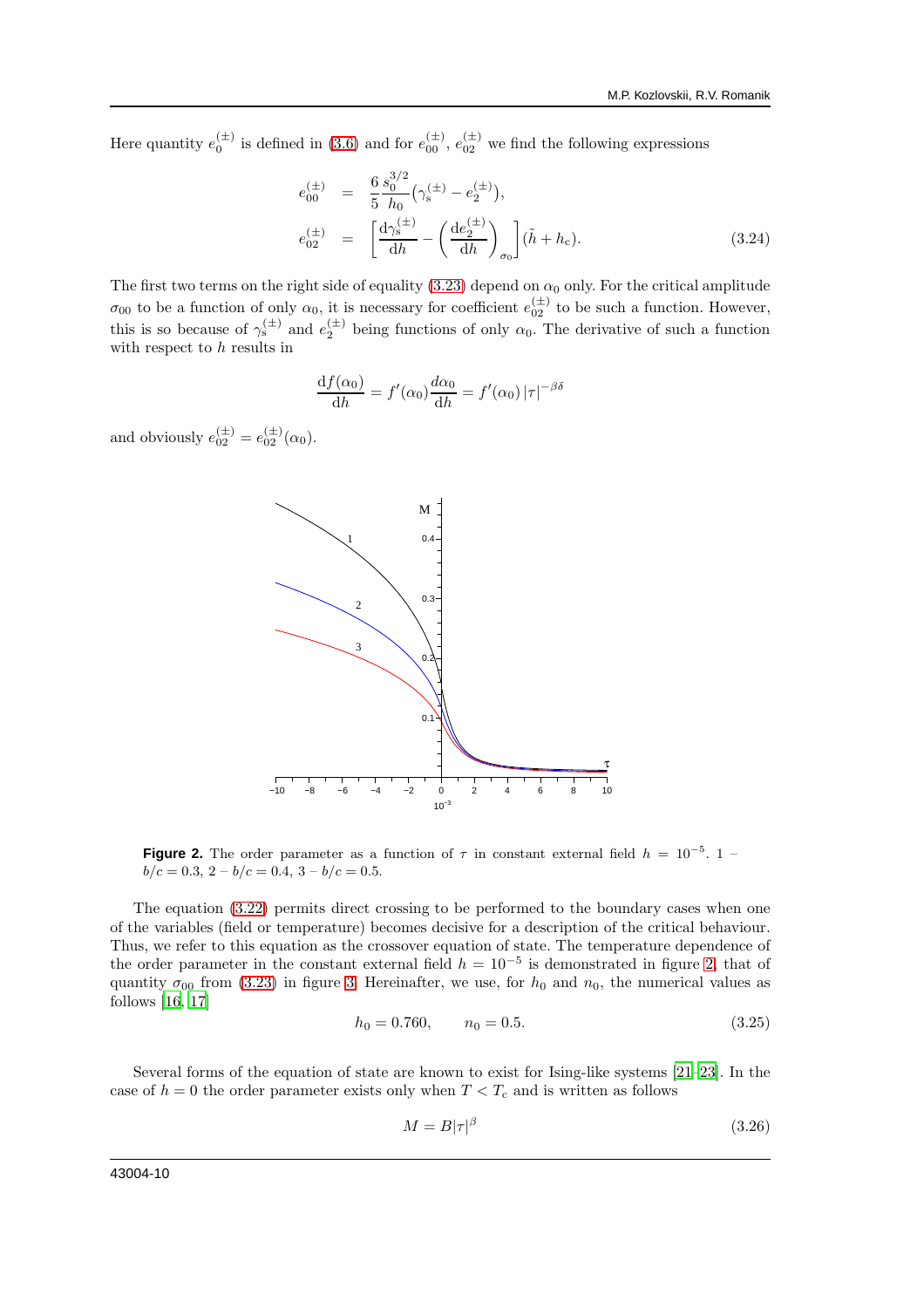

<span id="page-10-0"></span>**Figure 3.** The scaling function  $\sigma_{00}$  of the order parameter at  $b/c = 0.4$  as a function of the reduced temperature  $\tau$  in constant external field  $\hat{h} = 10^{-5}$ .

where  $B$  is the order parameter critical amplitude. In our approach, the critical amplitude  $B$  takes the form

$$
B = (c_{1k} E_2^{n_0} / f_0)^{\beta} \sigma_{00}^{(-)} |_{(h=0)}.
$$
\n(3.27)

In the case of  $\tau \neq 0$ ,  $h \neq 0$  near the phase transition temperature  $T_c$  the equation of state is usually described by

<span id="page-10-1"></span>
$$
M = h^{1/\delta} f_{\mathcal{G}}(z). \tag{3.28}
$$

We can rewrite our equation of state  $(3.22)$  in the form of  $(3.28)$  and compare our results those of works [\[20,](#page-14-19) [24\]](#page-14-22) where evaluation of the quantity  $f<sub>G</sub>$  was performed. In the framework of our approach  $f_{\rm G}$  is expressed as

$$
f_{\mathcal{G}} = \sigma_{00}^{(\pm)} (1 + \alpha^{-1})^{1/\delta} (s_0^{3/2} / h_0)^{1/\delta}.
$$
 (3.29)

In figure [4](#page-11-0) the scaling function  $f<sub>G</sub>$  is shown as a function of z for different values of the ratio  $b/c$ . The thick line means the parametric representation of the equation of state from [\[24\]](#page-14-22)

<span id="page-10-2"></span>
$$
M = m_0 R^{\beta} \Theta,
$$
  
\n
$$
\tau = R(1 - \Theta^2),
$$
  
\n
$$
h = H_0 R^{\beta \delta} \hat{h}(\Theta)
$$
\n(3.30)

normalized by conditions

$$
M(\tau = 0) = h^{1/\delta}
$$
, and  $M(h = 0) = (-\tau)^{\beta}$ . (3.31)

The function  $\hat{h}(\Theta)$  was approximated in [\[24\]](#page-14-22) by the following polynomial

$$
\hat{h}(\Theta) = \Theta - 0.76201\Theta^3 + 0.00804\Theta^5. \tag{3.32}
$$

The zeros of this function correspond to  $h = 0$  and  $\tau > 0$  (the first one  $\Theta = 0$ ) or  $\tau < 0$  (the second one  $\Theta_0 = 1.154$ ). For  $\Theta = 1$  one obtains  $\tau = 0$ . Therefore, normalization constants  $H_0$ ,  $m_0$ take on the form

$$
m_0 = \frac{(\Theta_0^2 - 1)^{\beta}}{\Theta_0}, \qquad H_0 = \frac{m_0^{\delta}}{\hat{h}(1)}.
$$
 (3.33)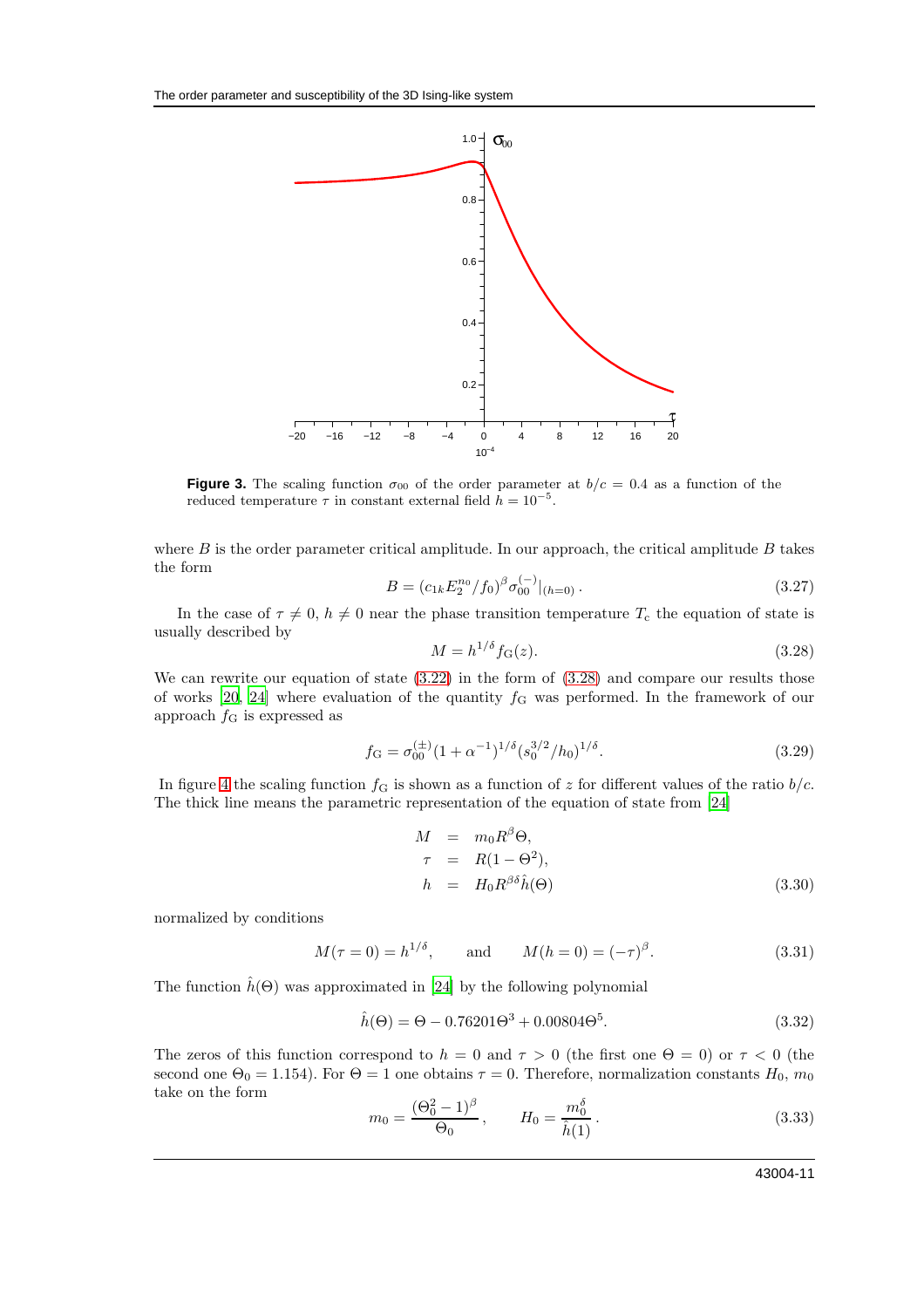

<span id="page-11-0"></span>**Figure 4.** Scaling function  $f<sub>G</sub>$  of the order parameter as a function of z for different values of  $b/c$ .  $1 - b/c = 0.3$ ,  $2 - b/c = 0.4$ ,  $3 - b/c = 0.5$ . Thick dashed line shows the parametrization from [\(3.30\)](#page-10-2) [\[20](#page-14-19), [24](#page-14-22)].

The scaling function  $f<sub>G</sub>$  and its argument z are then represented in terms of new variable  $\Theta$  as

<span id="page-11-1"></span>
$$
z = \frac{1 - \Theta^2}{\Theta_0^2 - 1} \Theta_0^{1/\beta} \left(\frac{\hat{h}(\Theta)}{\hat{h}(1)}\right)^{-1/\beta\delta}, \qquad f_G = \Theta \left(\frac{\hat{h}(\Theta)}{\hat{h}(1)}\right)^{-1/\delta}.
$$
 (3.34)

In our investigation we do not impose any normalized conditions for the scaling functions. However, for  $b/c = 0.5$  we observe a good agreement of our results for  $f<sub>G</sub>(z)$  with parametric representation results (see figure [4](#page-11-0) and  $B = 1.064$ ). In [\[20](#page-14-19)] an excellent agreement between the Monte Carlo simulations data and the parametrization from [\(3.34\)](#page-11-1) has been obtained.

#### **3.3. Susceptibility**

The system susceptibility is found by means of direct differentiation of the equation of state with respect to the external field  $h$ . We have

$$
\chi = \beta(\tilde{h} + h_c)^{\frac{1}{\delta}} \left( \frac{d\sigma_{00}^{(\pm)}}{dh} + \frac{1}{d+2} \sigma_{00}^{(\pm)} \frac{s_0^{3/2}}{h_0} (\tilde{h} + h_c)^{-1} \right).
$$
 (3.35)

Based on the expression for  $\sigma_{00}^{(\pm)}$  [\(3.23\)](#page-8-3) we can calculate its derivative with respect to the field h. Let us do it for each term separately. We get

<span id="page-11-2"></span>
$$
\left(\frac{d\sigma_{00}^{(\pm)}}{dh}\right)_1 = \left(1 + \frac{1}{5}\frac{\tilde{h}}{\tilde{h} + h_c}\right)\frac{de_0^{(\pm)}}{dh} + \frac{1}{5}\frac{s_0^{3/2}}{h_0}e_0^{(\pm)}\frac{h_c}{(\tilde{h} + h_c)^2},\tag{3.36}
$$

$$
\left(\frac{d\sigma_{00}^{(\pm)}}{dh}\right)_2 = \frac{6 s_0^{3/2}}{5 h_0} \left(\frac{d\gamma_s^{(\pm)}}{dh} - \frac{de_2^{(\pm)}}{dh}\right)
$$
\n(3.37)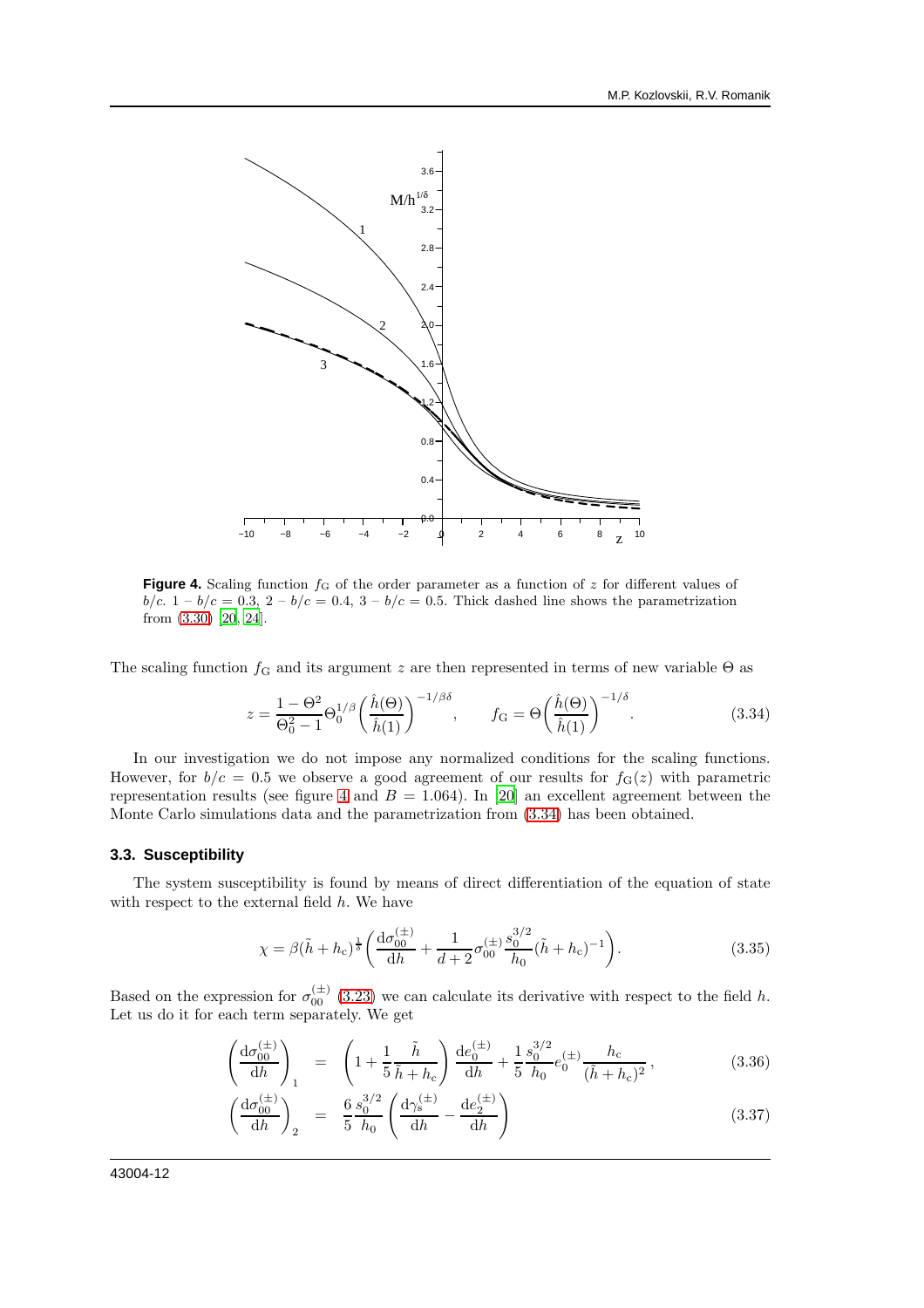and

<span id="page-12-0"></span>
$$
\left(\frac{\sigma_{00}^{(\pm)}}{dh}\right)_3 = \frac{\mathrm{d}}{\mathrm{d}h} \left(\frac{\mathrm{d}\gamma_s^{(\pm)}}{\mathrm{d}h} - \left(\frac{\mathrm{d}e_2^{(\pm)}}{\mathrm{d}h}\right)_{\sigma_0}\right) + \frac{s_0^{3/2}}{h_0} \left(\frac{\mathrm{d}\gamma_s^{(\pm)}}{\mathrm{d}h} - \left(\frac{\mathrm{d}e_2^{(\pm)}}{\mathrm{d}h}\right)_{\sigma_0}\right). \tag{3.38}
$$

It is important to emphasize that in [\(3.36\)](#page-11-2)–[\(3.37\)](#page-11-2) one should take into account the dependence of  $\sigma_0$  on the field while differentiating by h. But in [\(3.38\)](#page-12-0) such a dependence is considerable only for the second derivative.

For convenience, the full expression for the derivative is written as follows:

$$
\frac{\mathrm{d}\sigma_{00}^{(\pm)}}{\mathrm{d}h} = \chi_{01}^{(\pm)} (\tilde{h} + h_{\rm c})^{-1} \tag{3.39}
$$

where

$$
\chi_{01}^{(\pm)} = \chi_{011}^{(\pm)} + \chi_{012}^{(\pm)} + \chi_{013}^{(\pm)} \tag{3.40}
$$

and for the terms in the last equality the following expressions are valid

$$
\chi_{011}^{(\pm)} = \frac{1}{5} e_0^{(\pm)} \frac{s_0^{3/2}}{h_0} \frac{1}{1+\alpha},\tag{3.41}
$$

$$
\chi_{012}^{(\pm)} = \left[ \left( 1 + \frac{1}{5} \frac{\alpha}{1+\alpha} \right) \frac{\mathrm{d}e_0^{(\pm)}}{\mathrm{d}h} + \frac{s_0^{3/2}}{h_0} \left( \frac{11}{5} \frac{\mathrm{d}\gamma_s^{(\pm)}}{\mathrm{d}h} - \frac{6}{5} \frac{\mathrm{d}e_2^{(\pm)}}{\mathrm{d}h} - \left( \frac{\mathrm{d}e_2^{(\pm)}}{\mathrm{d}h} \right)_{\sigma_0} \right) \right] (\tilde{h} + h_c)^{-1}, \quad (3.42)
$$

and

$$
\chi_{013}^{(\pm)} = (\tilde{h} + h_c)^2 \frac{d}{dh} \left[ \frac{d\gamma_s^{(\pm)}}{dh} - \left( \frac{de_2^{(\pm)}}{dh} \right)_{\sigma_0} \right].
$$
\n(3.43)

For susceptibility we have eventually obtained

<span id="page-12-1"></span>
$$
\frac{\chi}{\beta} = \chi_{00}^{(\pm)} (\tilde{h} + h_{c})^{\frac{1}{\delta} - 1}
$$
\n(3.44)

where the scaling function for susceptibility has the form

$$
\chi_{00}^{(\pm)} = \chi_{01}^{(\pm)} + \frac{1}{5} \frac{s_0^{3/2}}{h_0} \sigma_{00}^{(\pm)} \tag{3.45}
$$

In figure [5](#page-13-0) the susceptibility is graphically presented as a function of temperature at  $h = 10^{-5}$ .

The expression [\(3.44\)](#page-12-1) differs from that used in [\[20](#page-14-19), [22](#page-14-23)]. In the vicinity of the critical point, susceptibility is considered to have the following form

$$
\frac{\chi}{\beta} = h^{1/\delta - 1} f_{\chi}(z) \tag{3.46}
$$

where the quantity  $f_{\chi}(z)$  is the susceptibility scaling function. The simple relation is known to exist between the susceptibility scaling function  $f<sub>\chi</sub>$  and the order parameter scaling function  $f<sub>G</sub>$ 

$$
f_{\chi}(z) = \frac{1}{\delta} \left( f_{\mathcal{G}}(z) - \frac{z}{\beta} f'_{\mathcal{G}}(z) \right). \tag{3.47}
$$

Adapted to our approach,  $f_{\chi}$  takes the form

$$
f_{\chi} = \chi_{00}^{(\pm)} (1 + \alpha^{-1})^{1/\delta - 1} \left(\frac{s_0^{3/2}}{h_0}\right)^{1/\delta - 1}.
$$
 (3.48)

In figure [6](#page-13-1) this quantity is presented as a function of the scaling variable  $z$ . The thick line corresponds to the parametrization of [\[24\]](#page-14-22). In [\[20](#page-14-19)] one can also find Monte Carlo simulations data for  $f_{\chi}(z)$  according to the parametrization of [\[24\]](#page-14-22).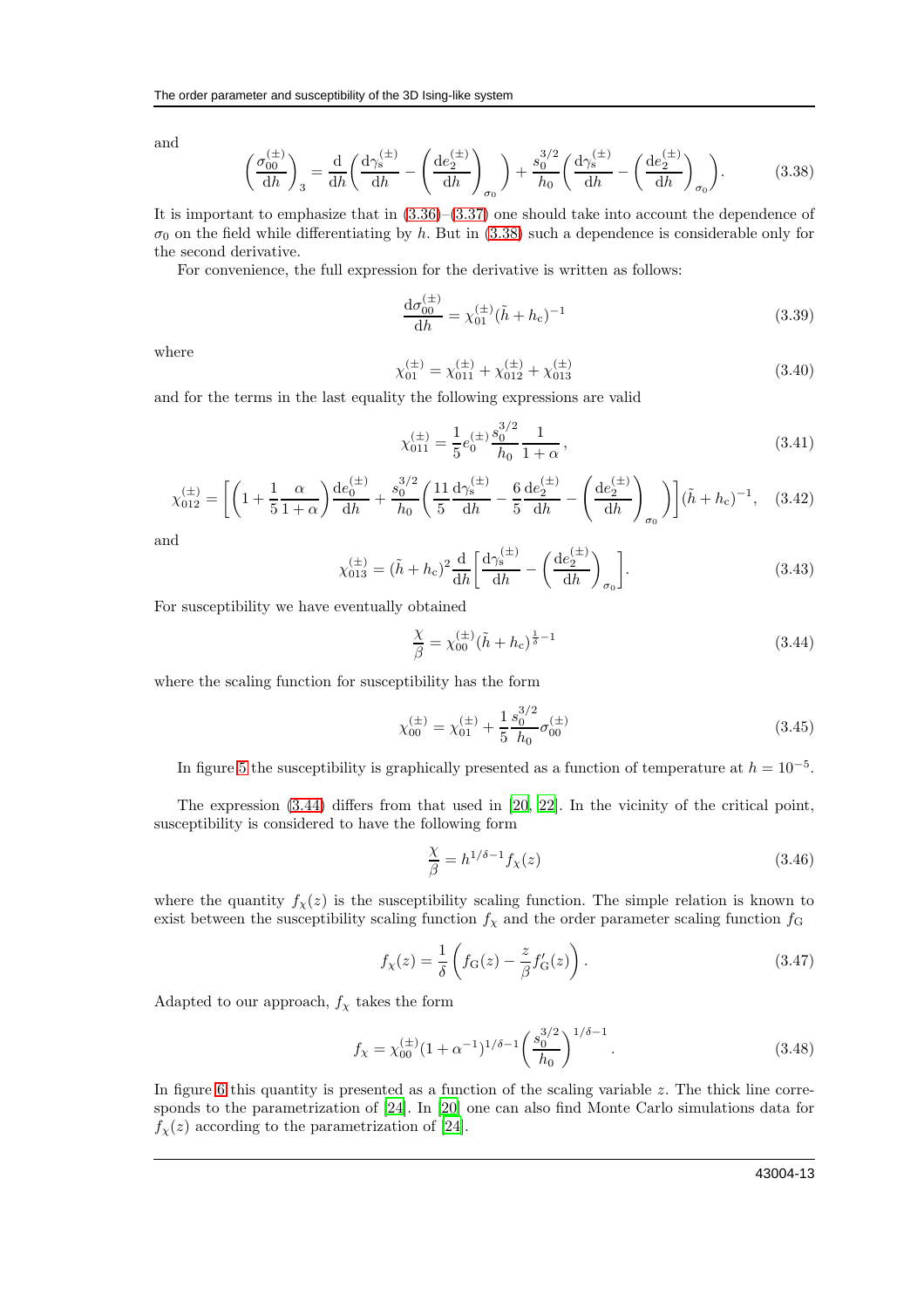

**Figure 5.** Susceptibility as a function of reduced temperature  $\tau = (T - T_c)/T_c$  in constant external field  $h = 10^{-5}$  at  $b/c = 0.4$ .

<span id="page-13-0"></span>

<span id="page-13-1"></span>**Figure 6.** Scaling function of susceptibility  $f_\chi$  as a function of the scaling variable  $z = \tau/h^{1/\beta\delta}$ : at  $b/c = 0.3$  (curve 1), at  $b/c = 0.4$  (curve 2) and at  $b/c = 0.5$  (curve 3). Thick dashed line shows the parametric representation from [\[24\]](#page-14-22).

# **4. Conclusions**

In the present work we investigate the 3D Ising-like model on a simple cubic lattice. The research is carried out using the formalism of collective variables and in the framework of " $\rho^4$ -model" approximation. The critical exponent  $\eta$  is considered to be equal to zero. Our approach also neglects the corrections to scaling but the main critical exponents take on non-classical values. However, we have obtained explicit expressions for physics quantities as functions of reduced temperature